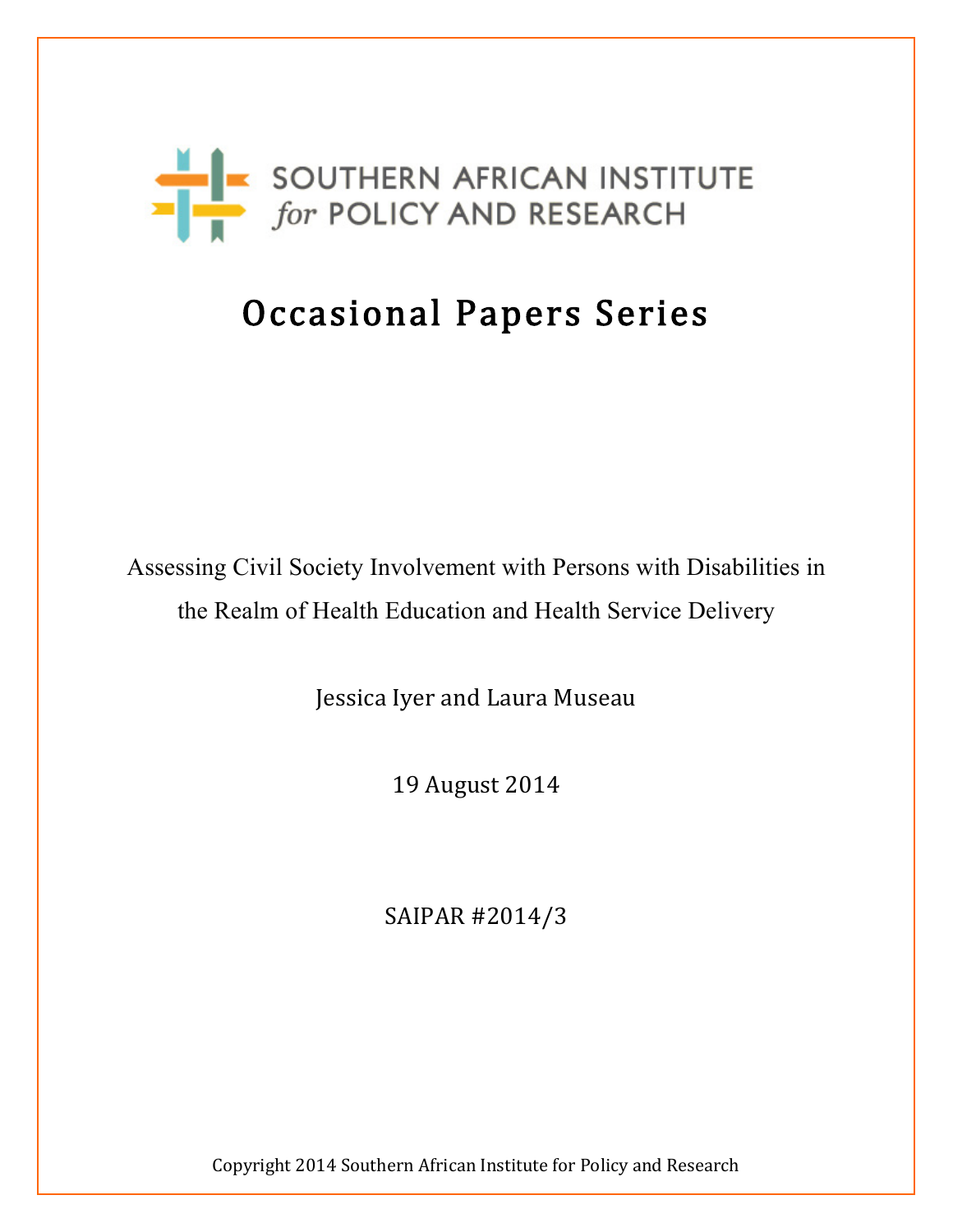## Abstract

The World Health Organisation estimates that out of the 13.2 million people in Zambia, two million people have a disability (International Labour Organisation, 2013). Lack of resources coupled with stigmatisation has led to the isolation and vulnerability of this group. The UN Convention on the Rights of Persons with Disabilities was held in 2006 to not only define disability, but to also outline the rights of the disabled. In response, Zambia passed the Persons with Disabilities Act No. 6 of 2012. The new act shifted from welfare to a human rights focus, promoting equal opportunities and community integration for persons with disabilities (PWD; National Implementation Plan/National Disability Mainstreaming Plan, 2013). Civil Society Organisations (CSOs), in particular, Disabled Persons Organisations (DPOs), work on a ground level to promote the rights and services outlined in the act, and fill in gaps where the government cannot provide.

This research sought to identify how well CSOs in Zambia are filling the gaps in health education and service delivery amongst PWD. Research was conducted through semistructured interviews with various CSOs and DPOs in Lusaka, Zambia, and through a review of existing literature. Results demonstrated that the DPOs encountered problems with communication and solidarity, funding, and lack of capacity. As a result, the DPOs were significantly lacking in their involvement in health education. Although all the organisations provided delivery of services in some capacity, most of their programmes were tailored towards advocating for basic rights, and not necessarily those rights in relation to health.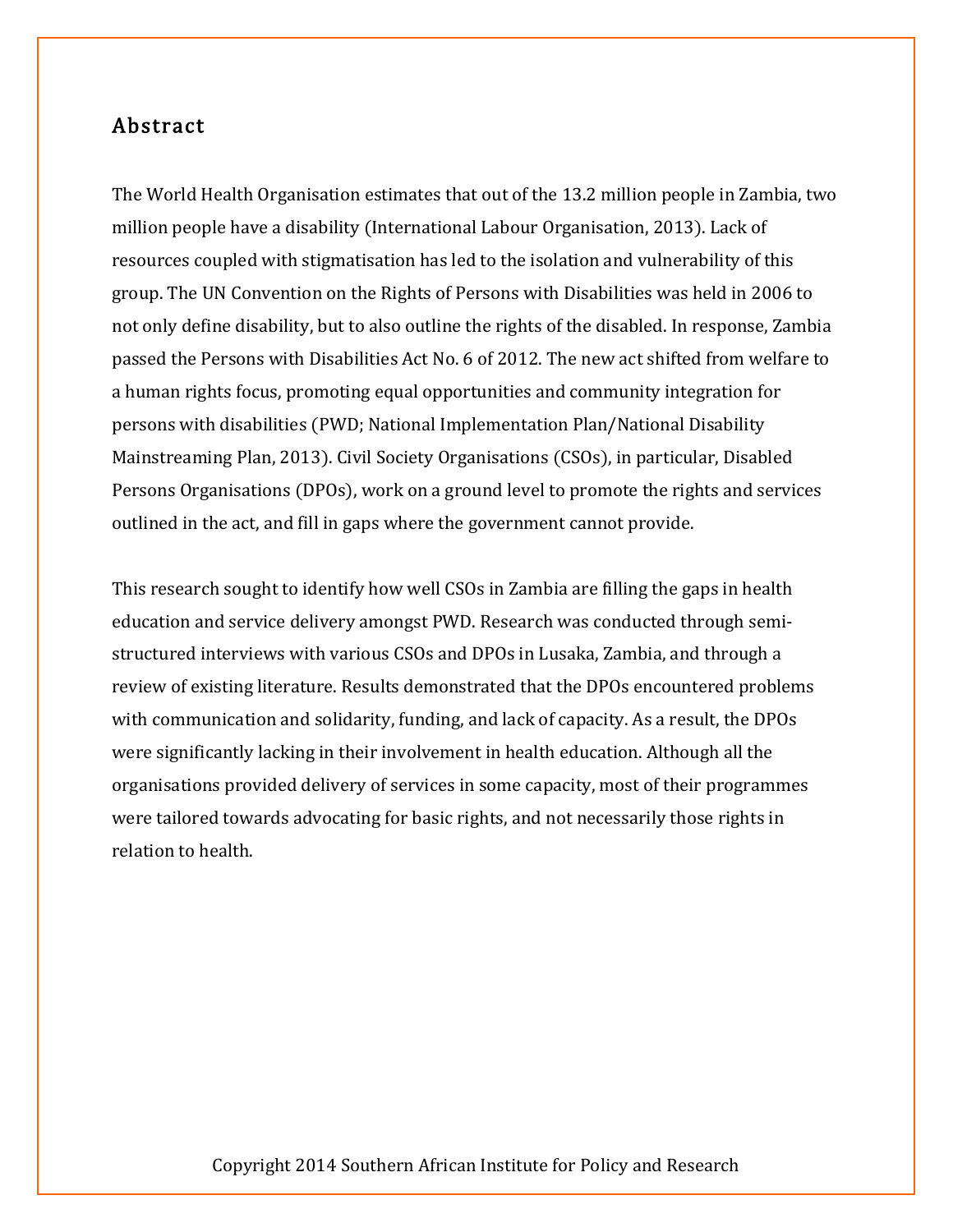## Abbreviations

| <b>AHDI</b>     | Archie Hinchcliffe Disability Intervention                    |
|-----------------|---------------------------------------------------------------|
| <b>AIDS</b>     | <b>Acquired Immunodeficiency Virus</b>                        |
| CS <sub>O</sub> | <b>Civil Society Organisations</b>                            |
| <b>DPO</b>      | Disabled Persons Organisations                                |
| GDP             | <b>Gross Domestic Product</b>                                 |
| <b>HIV</b>      | Human Immunodeficiency Virus                                  |
| <b>JCTR</b>     | The Jesuit Centre for Theological Reflection                  |
| <b>MDG</b>      | Millennium Development Goal                                   |
| <b>NAC</b>      | <b>National AIDS Council</b>                                  |
| <b>PPAZ</b>     | Planned Parenthood Association of Zambia                      |
| <b>PWD</b>      | Persons with Disabilities                                     |
| <b>TEVET</b>    | Technical Education, Vocational and Entrepreneurship Training |
| <b>UNDP</b>     | United Nations Development Program in Zambia                  |
| <b>WHO</b>      | World Health Organisation                                     |
| ZAFOD           | The Zambia Federation of Disability Organizations             |
| ZAMDHARP        | Zambia Disability HIV human rights program                    |
| ZAPCD           | Zambian Association of Parents for Children with Disabilities |
| ZAPD            | Zambia Agency for Persons with Disabilities                   |
| ZGF             | Zambian Governance Foundation                                 |
| <b>ZHDR</b>     | Zambia Human Development Report                               |
| <b>ZISSP</b>    | Zambian Integrated Systems Strengthening Program              |
| ZNAHI           | Zambia National Association of the Hearing Impaired           |
| <b>ZNAPS</b>    | Zambian National Association for the Partially Sighted        |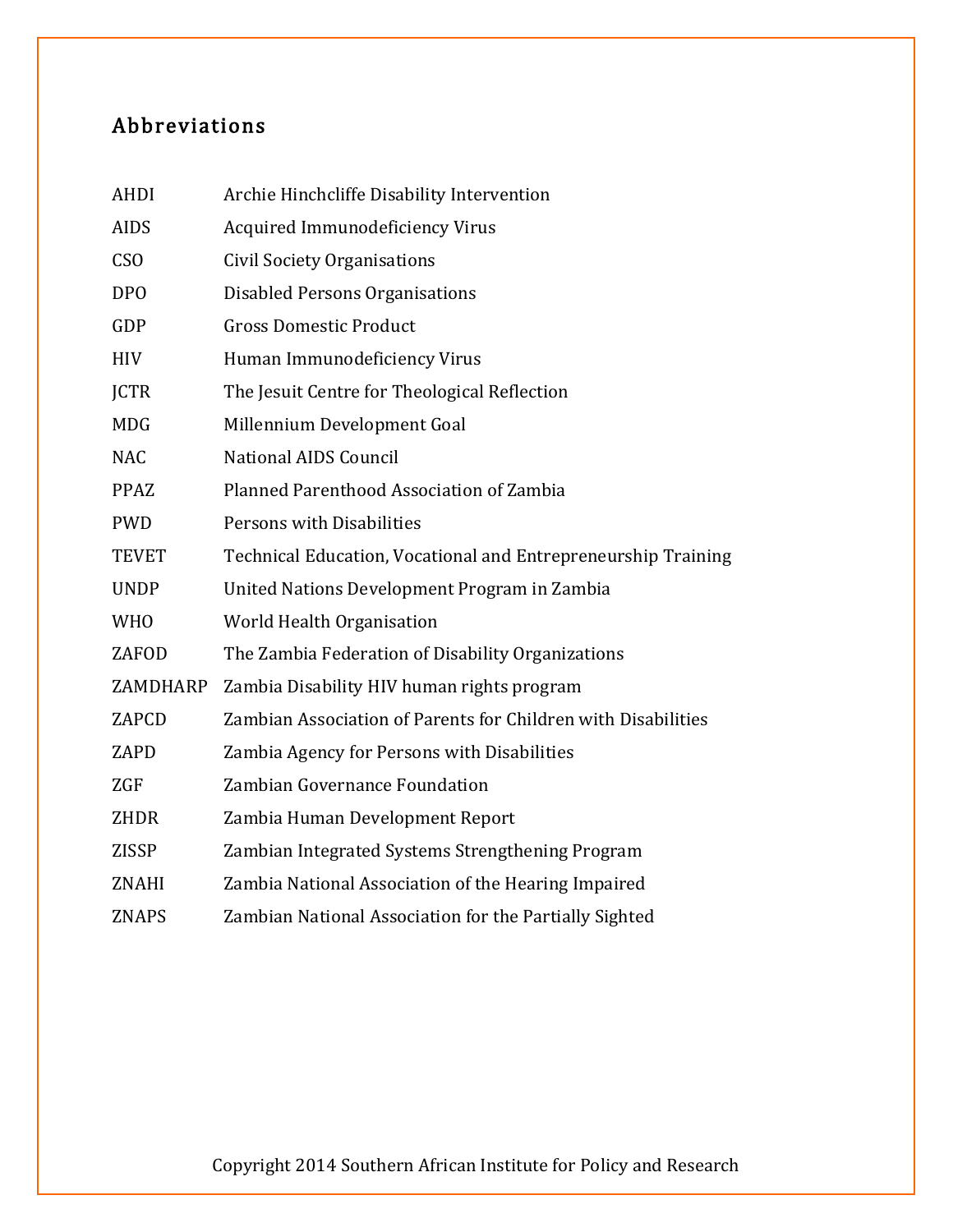## Introduction

Like many developing countries, Zambia has a limited capacity to address the issues of the disabled population. In response, Zambia's policy approach has been to mainstream disability. Disability Mainstreaming is a process that ends exclusion by ensuring that PWD can enjoy the same human rights and benefits as able-bodied persons (Zambian Governance Foundation, 2013). Despite having a comprehensive framework for dealing with disability, the government's current involvement in its implementation is limited. CSOs have stepped in to advocate for the rights of disabled persons' and to implement policies pertaining to their needs. Given the importance of CSOs in advocating for PWDs, how well are CSOs able to fill the gap and ensure equal health service delivery and health education for PWD? This paper argues that CSOs are limited in their ability because they lack funding, capacity, and solidarity amongst themselves.

Civil Society "encompasses all organisations and associations that exist outside the state and market" (Ghaus-Pasha, 2004). In Zambia, these organisations consist of "professional bodies, trade unions, gender based groups, human rights and advocacy groups, serviceoriented CSOs, faith-based organisations, international NGOs and the media" (Civil Society Profile: Zambia, 2011). In its broadest sense, the role of the civil society is to promote good governance by improving the government's transparency, effectiveness, openness, responsiveness, and accountability (Ghaus-Pasha, 2004). They achieve this by monitoring state performance as well as the actions of political officials and also by mobilising vulnerable communities to increase their participation in political affairs (Ghaus-Pasha, 2004).

Of the countries profiled in the Civil Society Profile, Zambia shows to have one of the highest levels of participation (Civil Society Profile: Zambia, 2011). Although civil society participation is an important driving force behind economic, social, and cultural advancement in Zambia, of the many CSOs that exist, only about 50% of them have a stable financial platform (Civil Society Profile: Zambia, 2011). Additionally, many experience high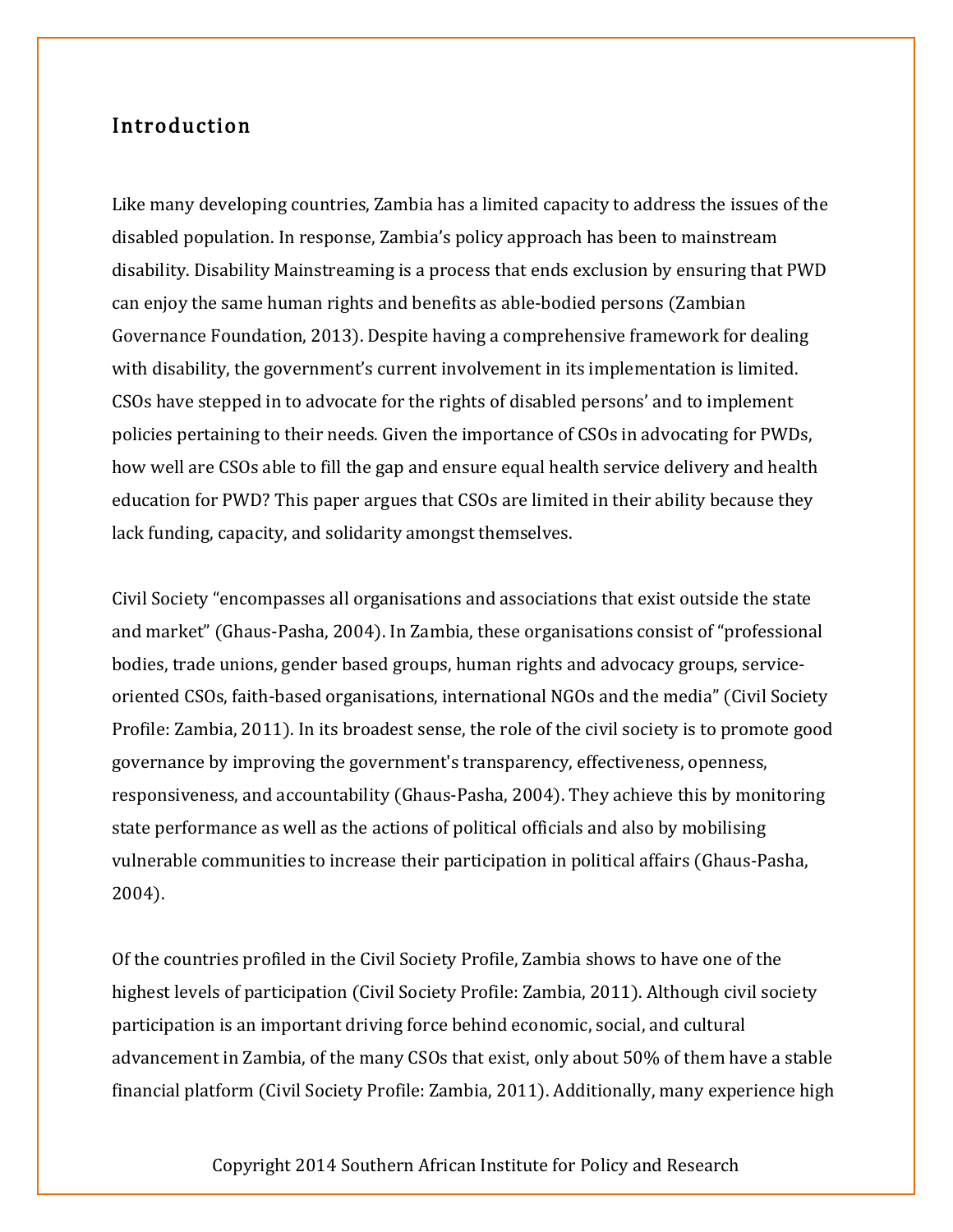staff turnover as members shift to international NGOs, causing them to be highly dependent on volunteers (Civil Society Profile: Zambia, 2011). As a result, it is common for emphasis to be placed on issues that are more pressing, such as HIV/AIDs, thus leaving issues such as disability untouched. While the ratification of the Persons with Disabilities Act No. 6 of 2012 raised attention to the mainstreaming of disability within the health sector, very few interventions and programmes actually exist.

This paper is organised as follows. We will first provide background on the current state of disability in Zambia, including the multifaceted aspects of disability that makes it a hard issue to tackle, followed by the legal framework for dealing with disability. This section will be followed by a methodology on how we evaluated CSOs' effectiveness in health education and health service delivery for PWDs. We conclude by presenting our findings on CSOs, outlining the strengths and limitations. We will also explain the impact this has for disabled persons in Zambia, and close by touching on possible areas of improvement.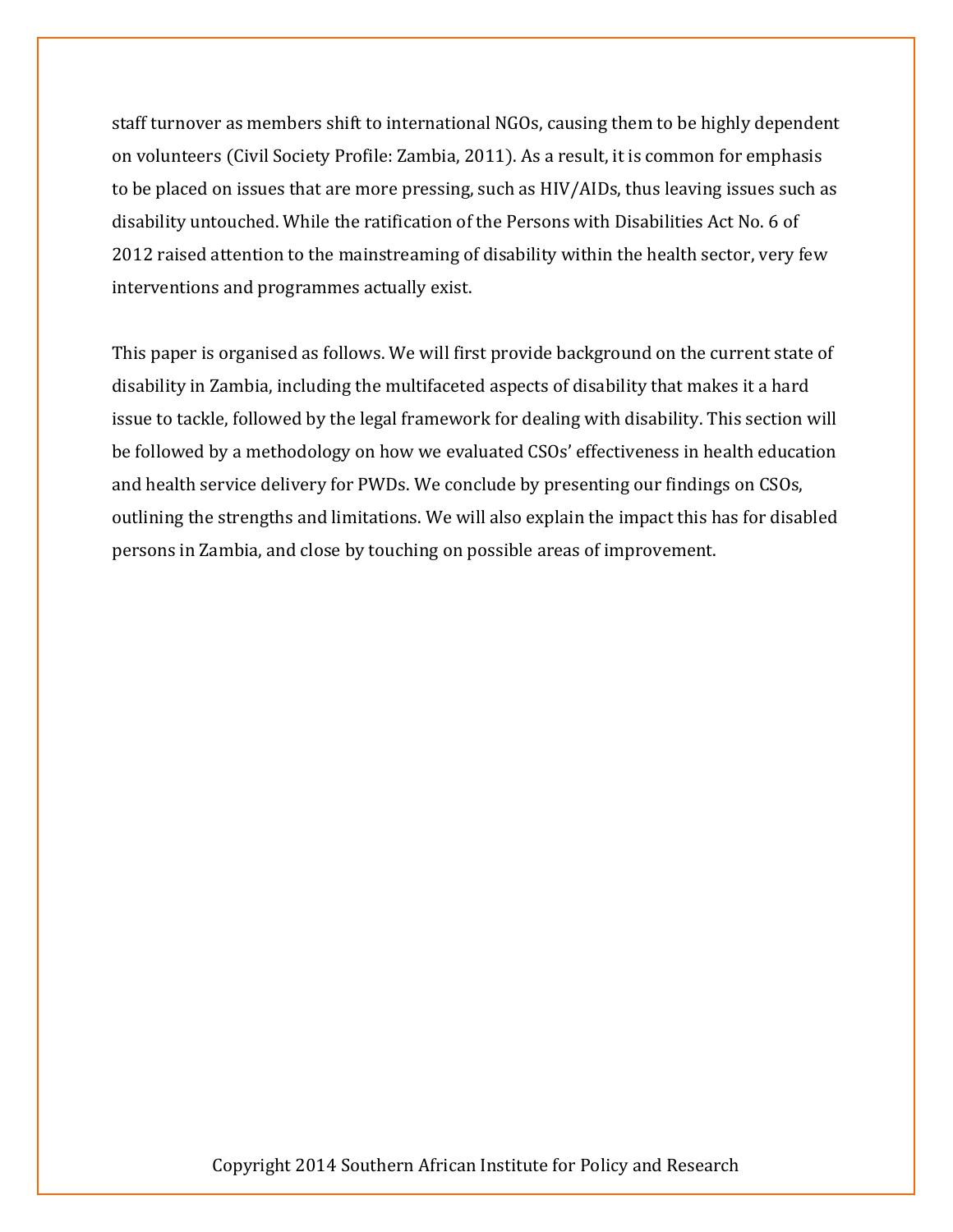## Background

There has been controversy in the field as to what constitutes disability. The International Disability Movement defines disability as the disadvantages stemming from the "limitations imposed on them by attitudinal, social, cultural, economic, and environmental barriers to their participation in society". Instead of focusing on their impairments from a medical standpoint, this definition argues that it is the exclusion and discrimination that PWDs face that is disabling (Albert, 2004). The disabled are among the poorest not because of their impairment, but because they lack authority to advocate for themselves (Albert, 2004). Shifting the focus to social transformation opens the door for access to proper health, education, and employment, thus granting them a voice and power to advance themselves. Although Zambia has been moving towards mainstreaming disability, PWD still lack proper access to education, health-care, and employment. While it is estimated that about 15% of the Zambian population is disabled (WHO, 2011), PWD continue to be one of the most marginalised groups in Zambia (Banda-chalwe et al, 2012). A large part of this marginalisation stems from the lack of appropriate resources that cater to their disabilities. For example, organisations, health facilities, and schools often fail to adopt the necessary instruments that would make these establishments disabled-people friendly (Bandachalwe et al, 2012). Additionally, high level of stigmatisation stemming from the notion that most disabilities are the result of witchcraft or other non-biological social misfortunes discourages PWD from seeking out resources offered by their communities (Banda-chalwe et al, 2012).1

## Perceptions of Disabled Persons in Zambia

In Zambia disability is seen as a consequence of social-cultural and religious misfortunes of the family or individual (Mung'omba, 2008; Eide & Loeb, 2006; Smith et al, 2004). Research from a master's thesis written by Mutoloki (2012) on disability in Zambia found that the

 $1$  Witchcraft itself is not so much a belief system, as it is a term associated with inexplicable phenomena to explain cases of misfortune- life threatening misfortune- death, diseases, and accidents. See, Scott D. Taylor, Culture and Custom of Zambia.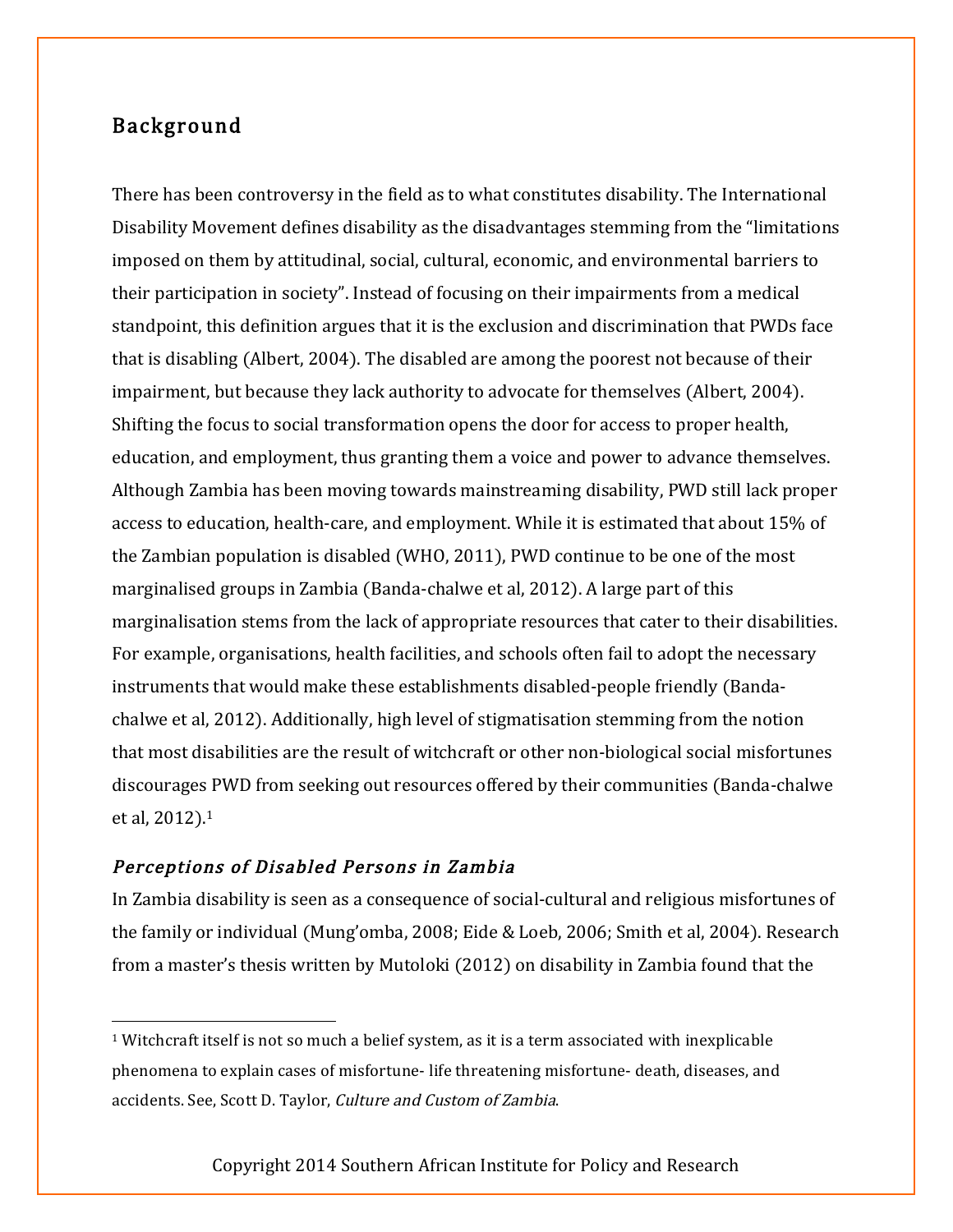type and form of stigma varied between communities and families. From focus groups throughout Livingstone and Kazungula Districts, Mutoloki found that it was generally thought that having a disabled child brought shame to the family. When hosting visitors, families shared that they would hide their disabled child so that others did not have to be "be exposed" to them. Mutoloki states, "disability was regarded as some form of contagious disease that the rest of the community was afraid to come in contact with" (Mutoloki, 2012). It is important to consider that these views are not consistent throughout all of Zambia, but this study illustrates that in some communities PWD are not considered equals.

This discrimination prompted Disabled People's Organisations (DPOs) to convene with government leaders, employers and other stakeholders in Lusaka, Zambia, in 2010. This convention, supported by the International Labour Organisation (ILO), highlighted discrimination that PWD face from the government and society, and emphasised their desire to be mainstreamed and to participate in life-choices (Banda-Chalwe). Two years later, Zambia revised existing legislation and passed into law the Persons with Disabilities Act No. 6 of 2012, which takes a more human rights approach to disabilities, with hopes to better integrate PWD into society as equals.

#### Poverty and Employment

According to researchers Trani and Loeb (2010), unemployment rates in Zambia are high, with disabled persons being largely over-represented in this unemployed category. They noted that the issue stems from stigma and people's misconceptions that PWDs are unable to work due to their impairments. However, persons who are not victims of stigma find it hard to gain employment because they lack the skills. Hamusunga (2012) explains how the Technical Education, Vocational and Entrepreneurship Training (TEVET) system does not effectively aid them in gaining skills. The TEVET system runs under an act that states "special needs of people with disabilities will be taken into consideration" (International Labour Organisation, 2013). However, Hamusunga (2012) claims that these TEVET training institutions are not teaching their pupils skills that will aid them in the current job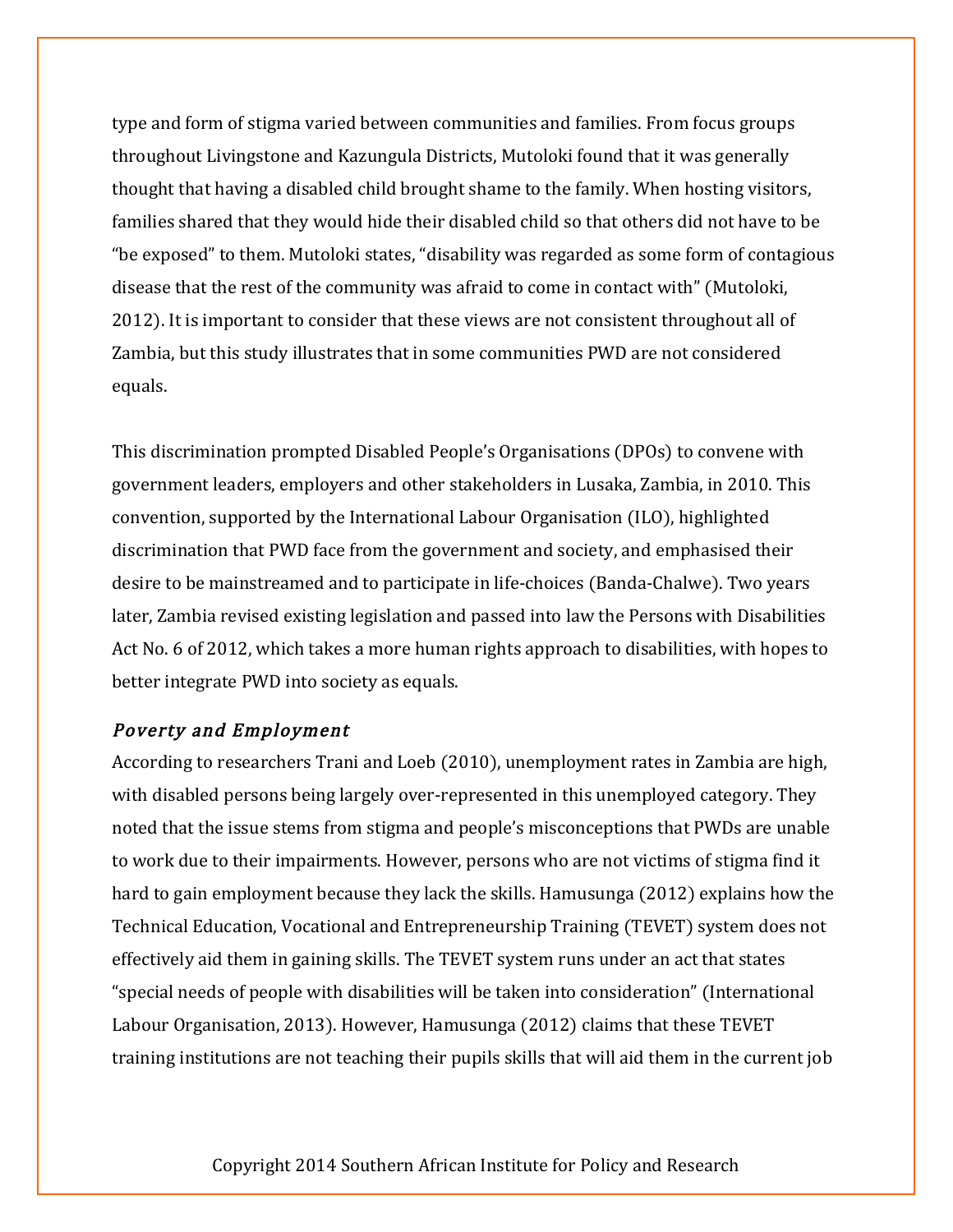market or towards self-employment. Even with this system that includes PWD, many students are graduating and are finding it difficult to find employment.

Lack of employment amongst PWD constitutes the difficulty in alleviating poverty. Zambia is one of the many nations striving to accomplish the Millennium Development Goals (MDGs) by 2015, with the objective to eradicate extreme poverty and hunger from the world. As of the 2013 MDG report, extreme poverty has been halved worldwide; however, sub-Saharan Africa only experienced an 8% decrease in poverty between 1990 to 2010. Although disability is not mentioned explicitly in the MDGs, disability and poverty are intrinsically linked (Thomas, 2005). Persons with disabilities find it difficult to secure employment that accommodates their handicap. Without proper employment, maintaining stable economy is challenging, especially in terms of affording proper health services (Mitra, Posarac, & Vick, 2011). As a result, the conditions that accompany the disability may exacerbate, or new ones may form should the root of the disability spread, thus cycling back to the inability to establish employment.

#### Education

In addition to the lack of employment, disabled children find it difficult to access proper education. Globally, after realising that education is key to national development and individual well-being, the first major Education for All (EFA) conference was held to address this human rights issue (UNESCO, 1990). Within this conference the exclusion of vulnerable and marginalised groups from education systems worldwide was brought to attention. To date, the most current form of legislation worldwide to address inclusive education as a fundamental right is the UN Convention on the rights of persons with disabilities of 2006. Although Zambia has ratified this convention into their legislation with the Persons with Disabilities Act (2012), the country remains challenged in obligating or supporting inclusive education. As of the 2011 Zambia Human Development Report (ZHDR), Zambia spends about 2-2.5% of its GDP on education compared to the 5% that of countries like Kenya, Malawi, and Uganda. Therefore, when faced with the costs of education, especially materials needed to accommodate disabled children, inclusive education comes with a very high price.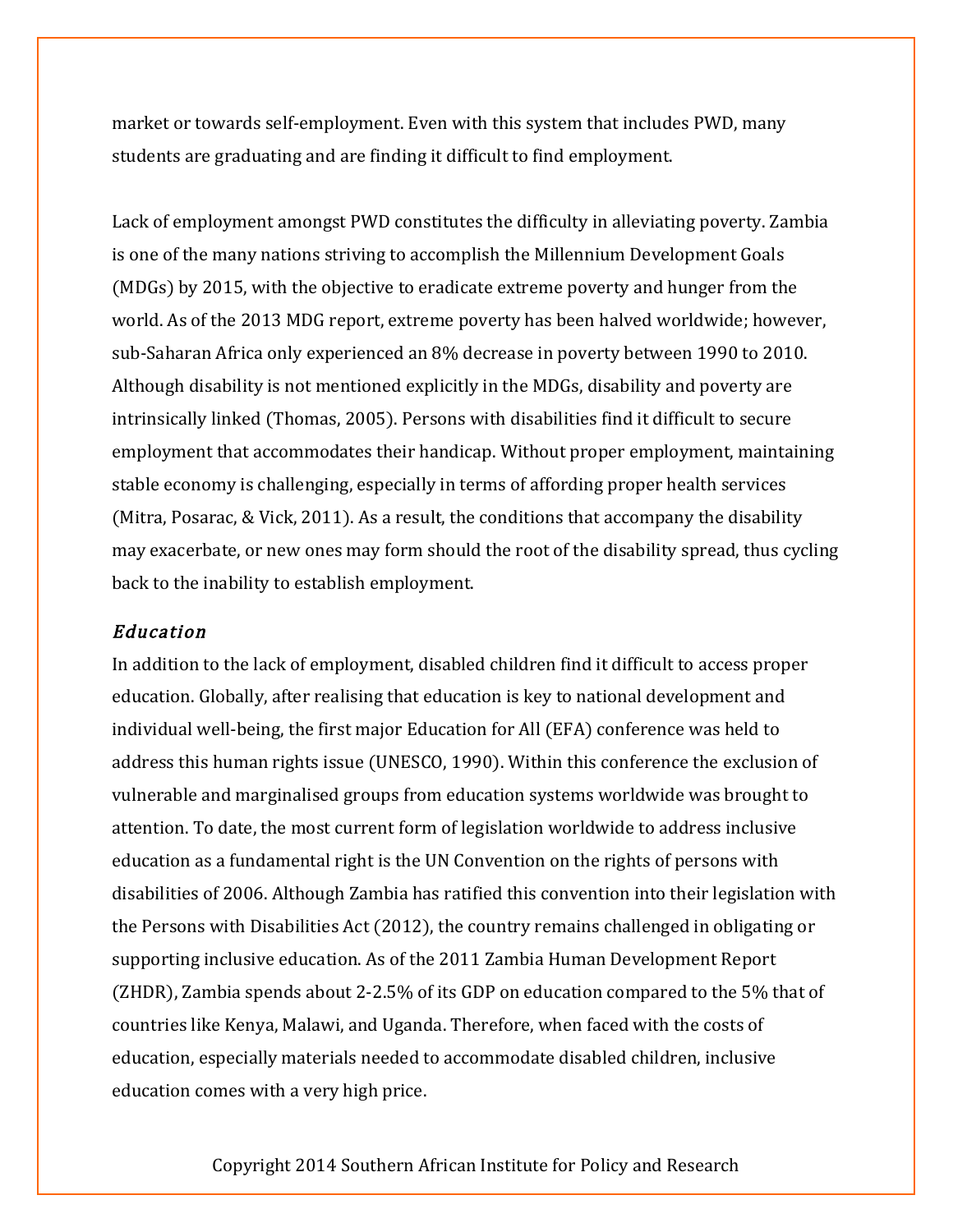A study conducted by Susie Miles (2009) assessed the extent to which teachers were capable of engaging in inclusive education. For the purpose of her study, inclusive education was defined as the "process of increasing the presence, participation and achievement of all students in their local schools with particular reference to those groups of learners who are at risk of exclusion, marginalisation or under-achievement" (Miles et al., 2003, 9). Miles (2009) discovered that many teachers were wary of partaking in inclusive education because they regarded it as a "special needs" issue that deserved to be handled by trained specialists. As a result, many of the teachers declined taking part in the study, neglecting the fact that they already had the creativity and skills needed to adopt a way of demolishing some of the many existing barriers to inclusive education. For example, one teacher reported that after overcoming her fears, she was able to touch, communicate, and interact with a child diagnosed with albinism in a way that made her pupils more open to engaging the child as well. The teacher reported that by the end of the class day she was able to notify the areas of weakness in the child, including his poor eye-sight, and take the recommended action. Nevertheless, without some form of intervention on behalf of the teachers, it is unrealistic for the government to expect teachers to be able to enact legislation without proper information or even knowledge on disabilities to eliminate all the myths (Miles, 2009).

#### Health Education

Health education is vital in improving the health and longevity of a population. Zambia is currently facing an HIV epidemic, with a national prevalence rate of 15% (Nixon et al, 2014), leaving many affected by this disease in some capacity. In particular, the HIV/AIDS situation among the disabled is complex and disconcerting. Due to limited and conflicting information, the definition of disability, and quality of data in Zambia, it has been difficult to determine the HIV prevalence rate among the disabled. However, there is an emerging body of literature on the increased HIV vulnerability among the disabled due to the historic exclusion from HIV planning and programming, lack of education, sexual abuse, and precarious access to healthcare. The disabled were historically excluded from HIV programmes due to erroneous belief that PWD were not sexually active and therefore not at risk of HIV infection (Nixon et al, 2014).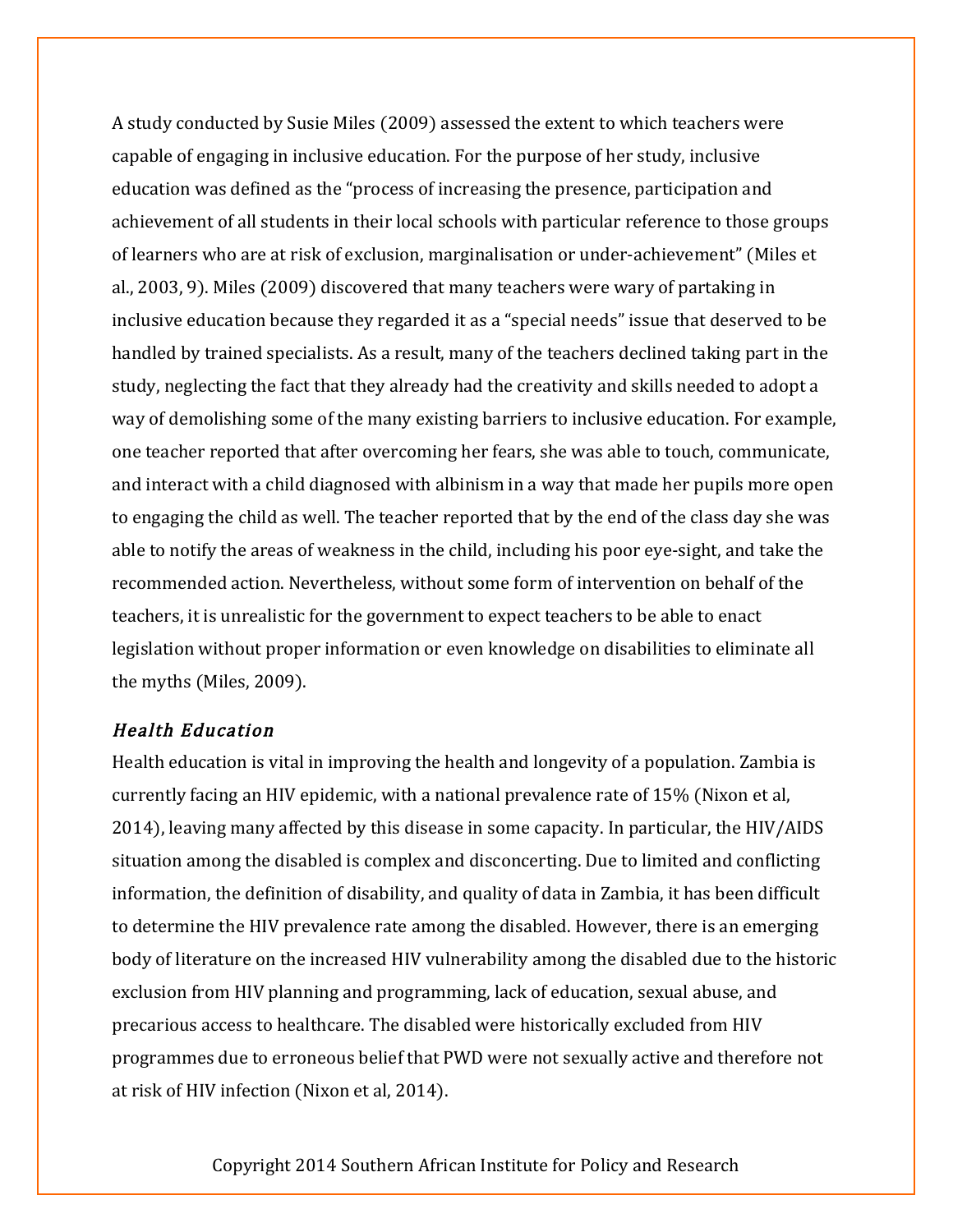The onset of HIV/AIDS and increasing urbanisation in Zambia has altered the traditional methods of health education, more specifically sexual education, among the youth. Traditionally, boys and girls received sex education primarily from their grandparents. However, with urbanisation, distance between families has hindered this practice. As a result, sexual education was integrated into school curriculums from grade five onwards to secondary schools in the 1990s. Methods of both contraction and prevention are taught, including condom use, treatment options, and abstinence discussions. Sexual education in schools now provide clearer sexual information, despite lasting myths that still remain in both urban and rural areas of Zambia (Rasing, 2003).

Despite the integration of sexual education into schools, many children with disabilities will not receive this education due to their absence in many school systems. In fact, children with disabilities account for one third of the 72 million children out of school worldwide (UNAIDS, 2009). With disabled children out of school, they are excluded from the HIV/AIDS, sexual, and reproductive education provided in these settings, leaving them more vulnerable to risky behaviors and poor health.

#### Health Service Delivery

Without access to timely and quality health service, people fall into a cycle of disease and ill health, leading to low productivity, low income, and low quality of life. Shortage of healthcare professionals, low availability of drugs at health centers and hospitals, and distance to health care facilities continue to delay improvement of health issues in Zambia (Zambia Human Development Report, 2011). Each of these factors varies across provinces, with a worse situation among the rural provinces (Eastern, Laupula, Northern, Western, and North Western). The number of healthcare facilities has increased over the years; however, people still face challenges related to geographical coverage and distance from rural areas (Zambian Human Development Report, 2011).

Given the challenges faced by the general population for service delivery, the disadvantages for PWD both escalate these challenges and pose new ones. For example, a qualitative 2014 study on HIV health services for the disabled found three major barriers while seeking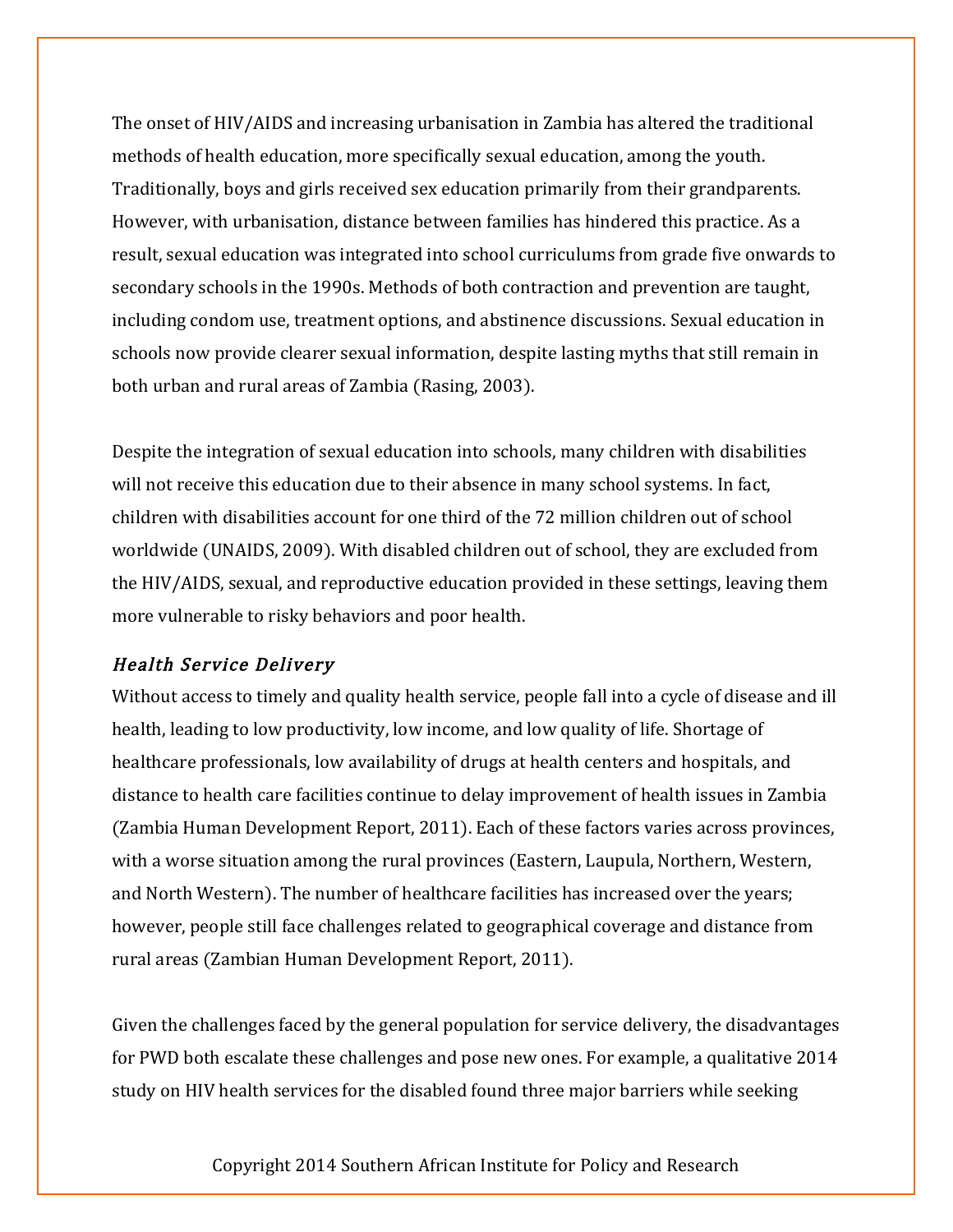treatment; disability related discrimination; communication barriers and concerns of confidentiality; and movement and mobility challenges. In terms of communication challenges, one deaf participant expressed, "I don't access any information. There is no one to interpret, so it means that it is not disability friendly…I wish there was interpreters in these hospitals" (Nixon et al, 2014, 5).

In 2003, researchers conducted a qualitative study in Lusaka where they interviewed 24 women with disabilities (specifically those with neuromusculoskeletal and movement related disabilities) and 25 safe motherhood/reproductive public sector health service providers. This study expressed the major barriers that disabled women face when accessing maternity care. These barriers include physical access to facilities, the need for reproductive health care, and stigmatisation faced. In Zambian culture there is a strong importance in having children. Resultantly, many disabled women in the study explained that they would allow themselves to be exploited for fear of not receiving another opportunity for sexual affection. This fact underscores the need for family planning and other reproductive health services among these women.

Furthermore, although the general attitude voiced by health workers was one of acceptance and inclusion, disabled patients reported otherwise. Disabled women felt like they attracted a lot of negative attention when using maternal services, stemming from misconceptions and curiosity surrounding their pregnancies. One disabled interviewee stated, "When they see you they laugh…seeing your disability and the pregnancy on the other hand" (Smith et al, 2004, 124). A staff member described the reactions of other service users as, "they get surprised by a disabled woman getting pregnant and they ask her a lot of questions" (Smith et al, 2004, 124). These reactions may have had harmless intentions, but they reinforce isolation and exclusion among service seeking disabled women (Smith et al, 2004).

## Legal Framework for Disability in Zambia

In December of 2006, the UN Convention on the Rights of Persons with Disabilities convened and drafted numerous articles describing the equal freedoms that PWD should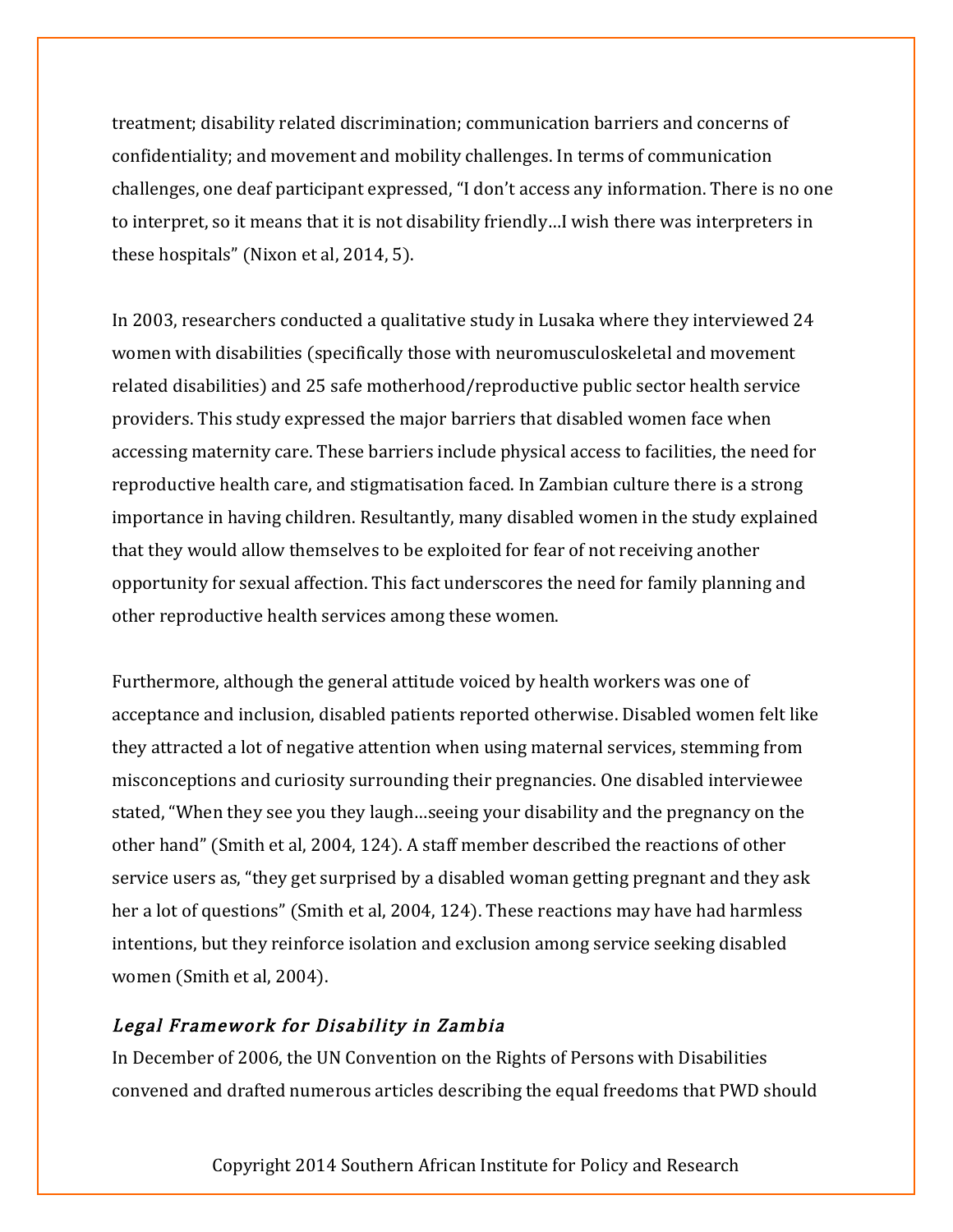enjoy. In 2012, Zambia domesticated this convention into their personal legislation and passed into law the Persons with Disabilities Act No. 6. Under this Act, as well as the UN Convention, it is stated that PWD should be able to enjoy equal human rights as well as be treated equally to able-bodied persons. The 2006 UN Convention recommended that a committee on the rights of persons with disabilities be established to carry out the functions listed in the convention (UN Convention). To comply with the convention, the Zambian government created the Zambia Agency for Persons with Disabilities (ZAPD). Through this governmental agency, it is expected that the civil society can gain the resources and aid they need to help them carry out their work. This legislation exists on a policy level, and to date it has been difficult to achieve this equality on the ground level.

The International Labour Organisation (ILO) has noted that in order for persons with disabilities to be included in society there needs to be improvement within basic education, vocational training relevant to the job market, and jobs suited to their skills and interests (International Labour Organisation, 2013). The ILO has a project entitled "Promoting Rights and Opportunities for People with Disabilities in Employment through Legislation", which aims to improve the capacity of the government by address discrimination and rights violations amongst persons with disabilities in employment, while also granting disabled persons access to skills development (International Labour Organisation, 2013).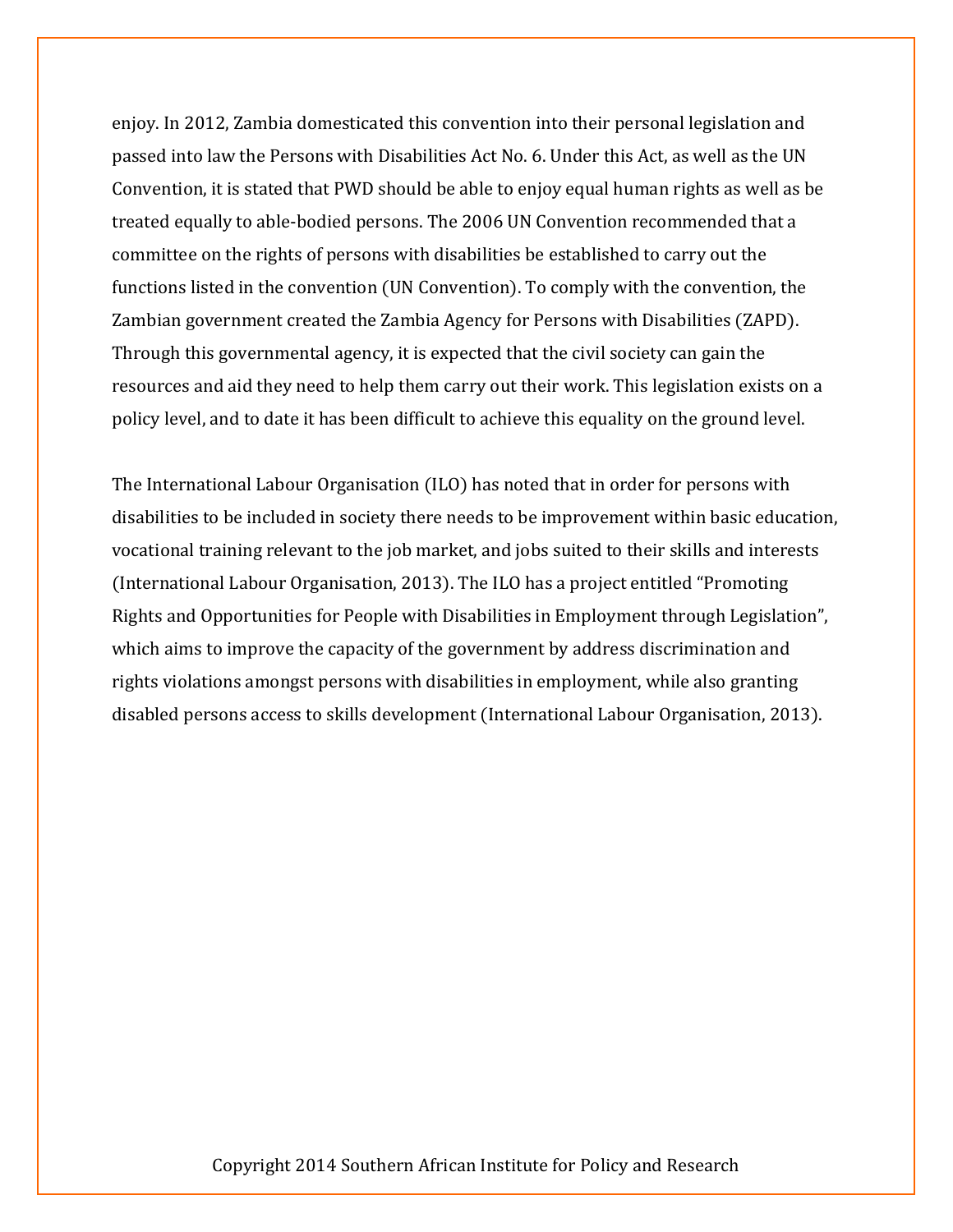## Research Methodology

A review of relevant literature was done along with semi-structured interviews with a diverse set of stakeholders in Lusaka. These stakeholders included specific DPOs, other relevant CSOs in Zambia's health sector, and governmental organisations. Stakeholders were contacted through collaboration with the South African Institute of Policy and Research (SAIPAR) and the Zambian Governance Foundation (ZGF). Thirteen interviews were conducted, and included representatives from the agency Zambian Agency for Persons with Disabilities (ZAPD), a disabled umbrella organisation called the Zambia Federation of Disability Organisations (ZAFOD), Archie Hinchcliffe Disability Intervention (AHDI) at University Teaching Hospital, and the National AIDS Council (NAC), amongst other organisations. We posed questions ranging from what projects they were currently involved in to how they went about building capacity and receiving funding. This field research was conducted in Lusaka, Zambia throughout June and July of 2014.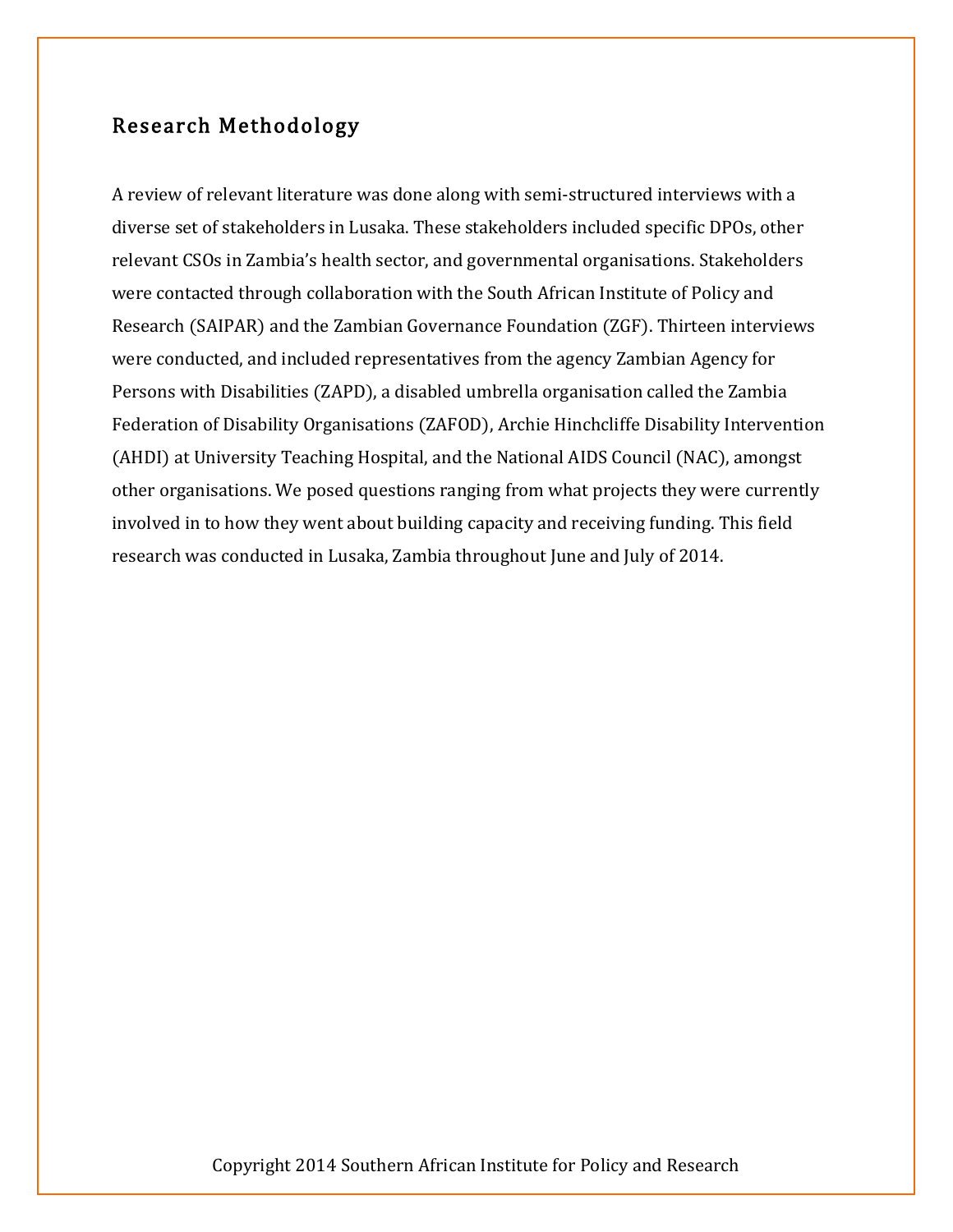## Preliminary Research Findings

Interviews with various stakeholders dealing with PWD shed light on the current state and progress of these organisations. After compiling the data from these interviews with the selected CSOs in Lusaka, Zambia for two months, we have found a gap in health education and a small involvement in health service delivery specific to disabled persons among CSOs. We have identified three barriers to CSO involvement in these areas, as well as their strength in advocacy.

#### Communication and Collaboration

Almost every organisation met with commented on the need for communication improvement amongst DPOs. The National Aids Council (NAC) and ZAPD both serve as quasi-governmental organisations, designated to be a linkage between the government and CSOs. Despite this, some organisations have expressed that ZAPD is not providing much support outside of registering DPOs. DPOs need to work through these organisations to have their voices heard at a governmental level. However, a representative from the NAC explained how there is a "we and them" mindset between DPOs and donors, explaining that unless summoned DPOs scarcely reach out to them for non-funding related issues. DPOs push to be more supported, while the NAC wants them to improve their self-advocacy (Personal Communication, July 2014).

In Zimbabwe, a case study was done examining the role that civil society played in the disabled population. It was reported that the reason behind the failure of past efforts was the lack of cohesion among DPOs. "They attributed failure of past efforts at securing policy change largely to the lack of organisation on the part of disabled persons as they pressed for diverse and at times contradictory policy changes through various organisations that catered for divergent disabilities" (Ghaus-Pasha, 2004). In response to this realisation, the DPOs combined their labor, skills, and resources to form one organisation with a common voice, Zimbabwe Federation of the Disabled (ZIFOD). With the government only having to deal with one entity, they were better able to build a trusting and transparent relationship that enabled the formation of the Disabled Personalities Act (1992). However, it was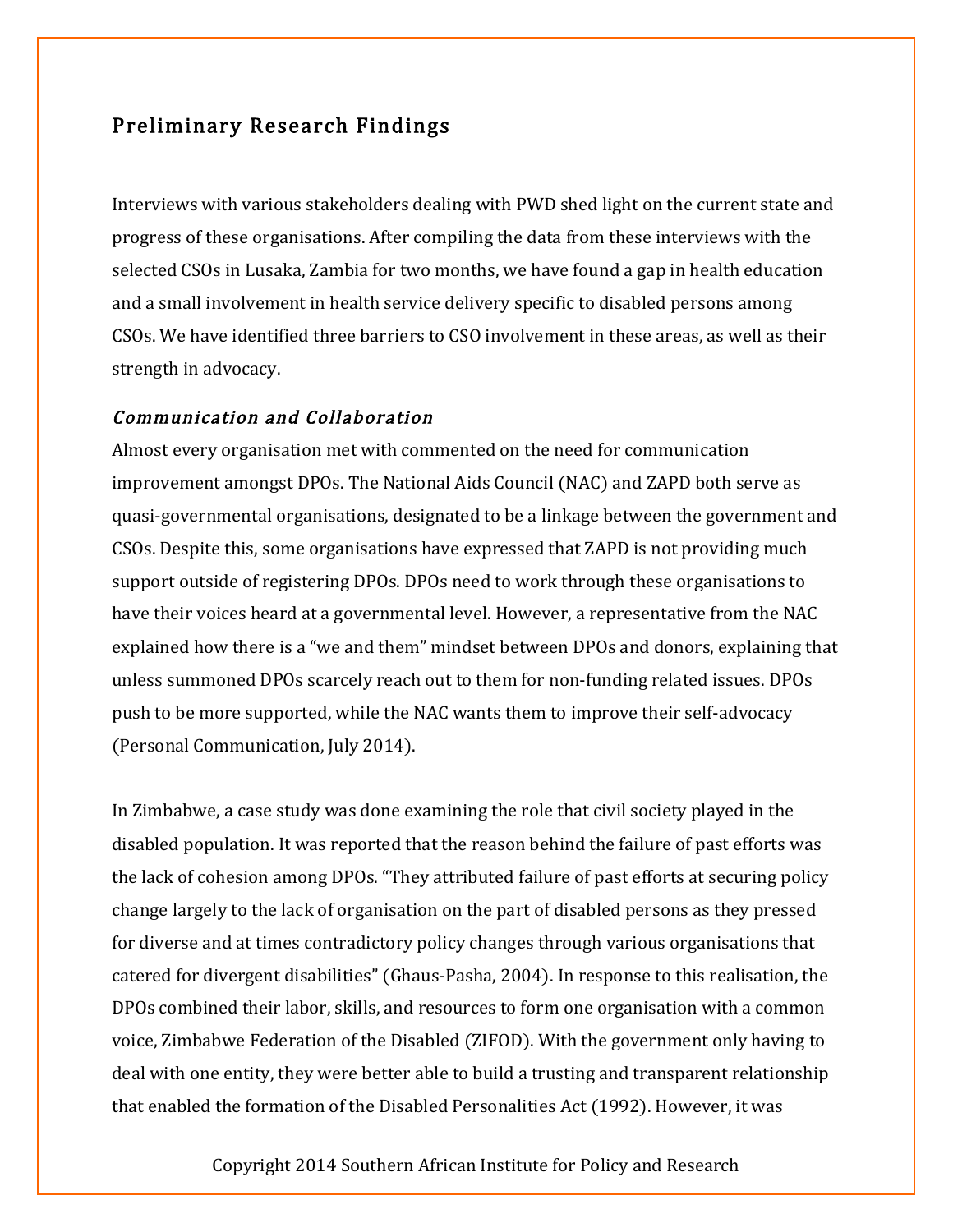through this established relationship that ZIFOD was able to sensitise the government on their necessities and challenges and have the government listen. The result was that the act effectively met the needs of disabled persons by making more public buildings accessible, providing equal employment opportunities, and access to schools of their choice (Ghaus-Pasha, 2004).

## Funding

Funding was possibly the largest barrier that each organisation met with faced. DPOs lack the funding to carry out their desired projects and build on their sustainability as organisations. On the other hand, funders lack the capacity to support each and every DPO. Both funders and DPOs are conflicted. DPOs feel as though they are underrepresented and do not receive enough support in the process of writing grants to receive funding. However, funders cannot support these organisations unless grants are submitted. A representative from ZAPD expressed how the unpopular nature of disability as a topic among the government and donors is what caused underfunding in the past. As a result, DPOs struggle to receive funding which limits their ability to carry out desired projects. Additionally, donors are hesitant to choose to support certain DPOs over others on the issue of being discriminatory in their choice. For example, a representative from the United Nations explained that giving funds to an organisation catered solely to the blind could cause inaccurate media criticism, accusing the UN to be partial.

As a result, the United Nations Development Plan (UNDP) expressed that they fund the Jesuit Center for Theological Reflection (JCTR). This organisation is not disability specific, but they advocate for economic and social rights among poor and vulnerable groups. This group is in the process of making themselves more available and well versed in disability issues, with hopes to better support DPOs. For example, they are striving to ensure that 10% of their programme participants are PWD and hope to publish some of their relevant research in braille (Personal Communication, July 2014).

## Lack of Capacity

Linked to financial insecurity is the challenge of building capacity among DPOs. To clarify, in this paper we are defining capacity as the comprehensive capability of an organisation to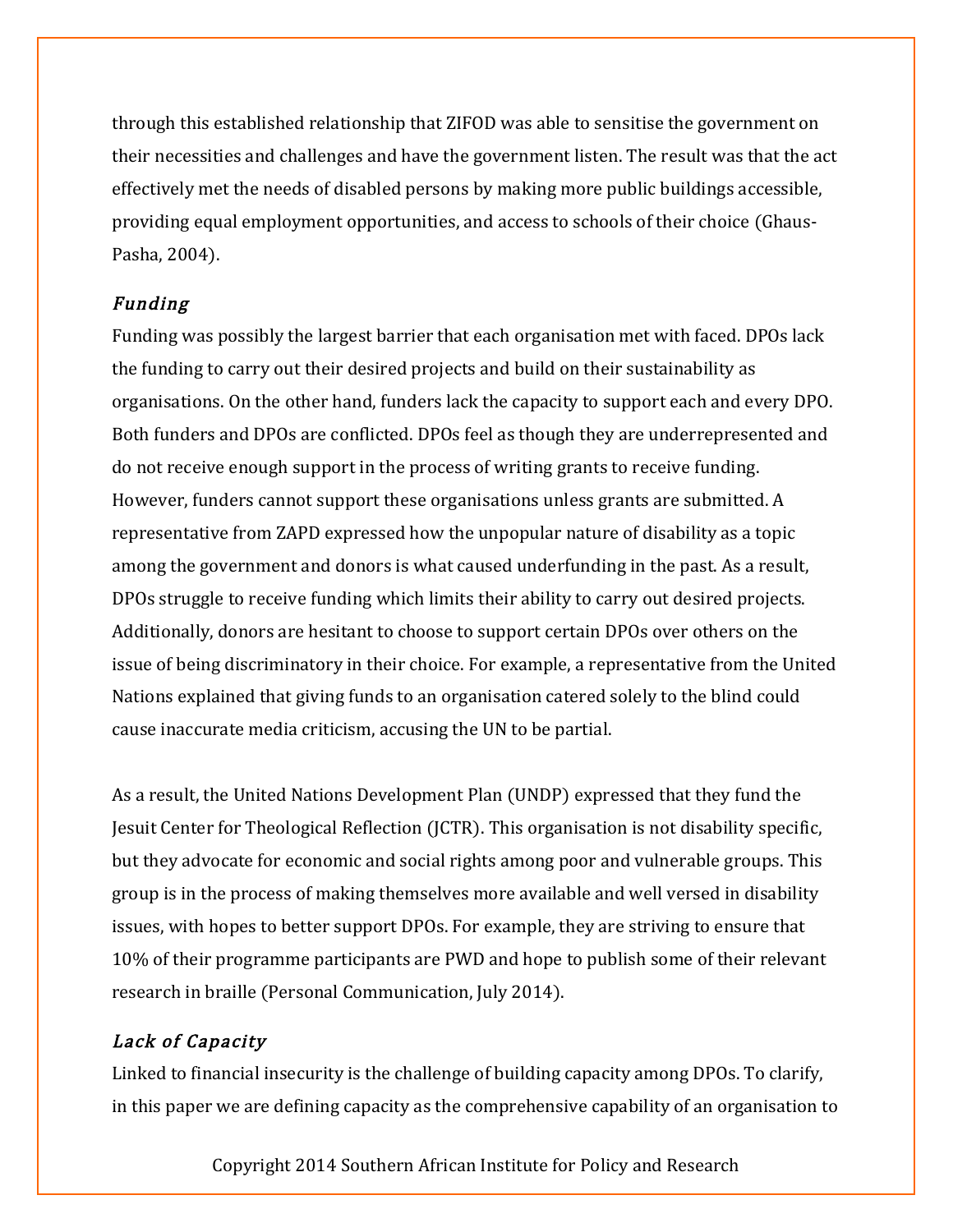carry out its goals. Some organisations are working towards building individual capacity; however, this can be seen as difficult without a consistent source of funding. This issue contributes to an intrinsic cycl: DPOs need funding to build capacity, but donors often times require a sustainable system before supplying. ZAFOD expressed in an interview that this is a major concern for development, since DPOs often do not have the resources or capacity level that donors want to see before funding. To combat this, ZAFOD holds regular meetings and workshops on capacity building, in which their DPO affiliates regularly attend. However, regular communication and status updates are lacking, which makes it difficult for ZAFOD to be a sustainable source of capacity building. Ultimately this leaves DPOs right where they started from, without capacity or a source of funding to improve (Personal Communication, July 2014). In attempts to improve, ZAFOD and their affiliates (CBM and the European Union) have supported the development of the National Implementation/National Disability Mainstreaming Plan. This plan is currently in the governmental review process for the adoption and implementation into the Persons with Disabilities Act No.6 if 2012 (Personal Communication, July 2014).

The former Community Based Intervention Association (CBIA), now known as the Archie Hinchcliffe Disability Intervention (AHDI) is one DPO focusing on both service delivery and health education among children with Cerebral Palsy. AHDI was first formed in 1993 by the then British High Commissioner's wife. When she left Zambia, she left the organisation under the supervision of another organisation called the Action on Disability and Development (ADD). Under this supervision, ADD provided both funding and capacity building. When the two organsations split in 2007, AHDI had been established AHDI into a sustainable body. Even though funding is a present challenge for AHDI, due to their wellestablished foundation, they are able to better carry out their services (Personal Communication, July 2014).

Today, AHDI has six community outreach centers throughout Lusaka. They provide physiotherapy rehabilitation services for disabled children as well as training workshops in physiotherapy management for parents and caretakers. Service is provided by trained volunteers, Special Education Needs Teachers, and physiotherapists. Along with health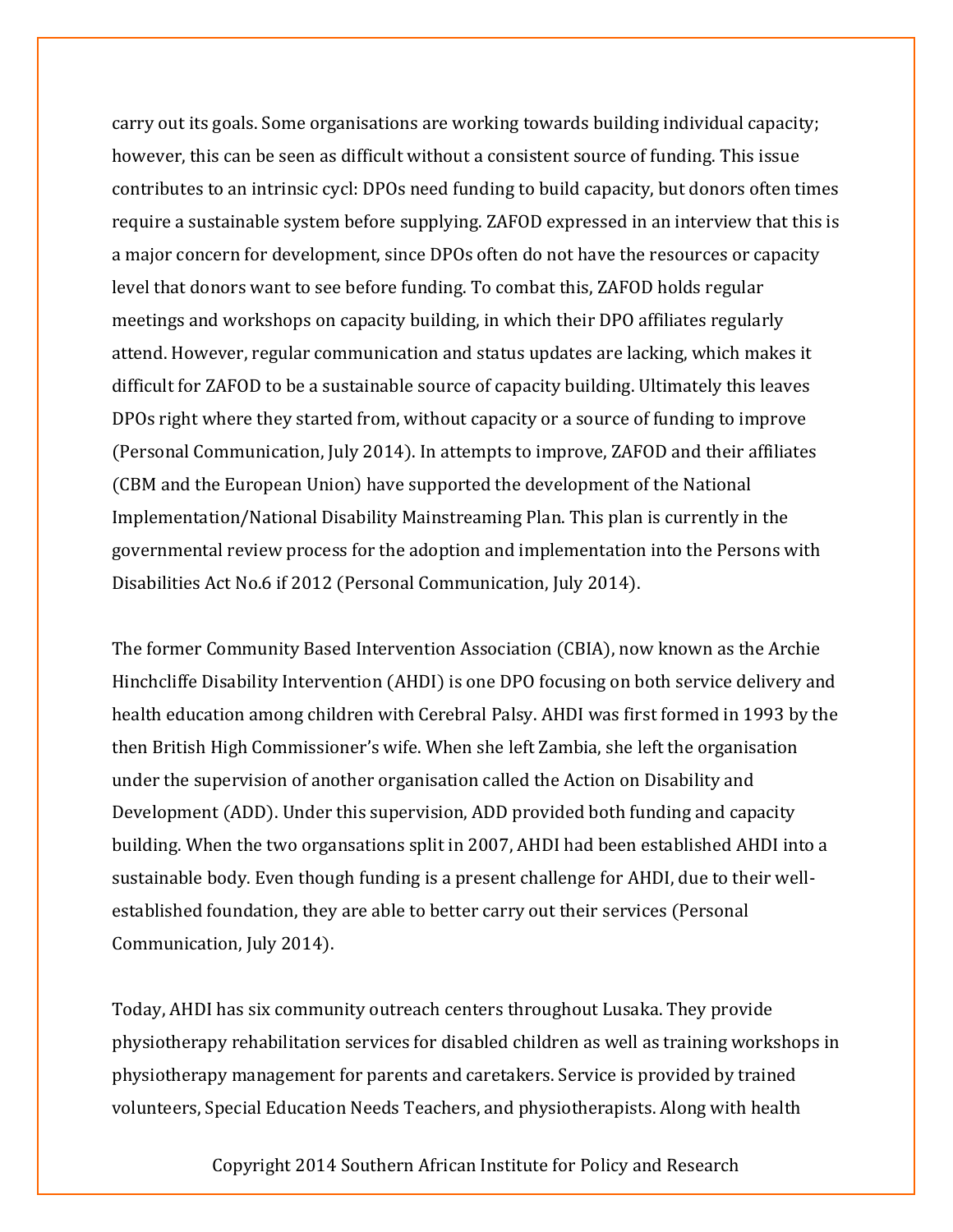service delivery, ADHI also proved to be one of the few organisations interviewed that provided health education to its participants. They currently conduct a Home School Based Education Programme, focusing on areas of development including: cognitive, self-help, language, socialisation, motor, and infant stimulation. Volunteers and special needs teachers then visit the child's home once a week, attending to their needs and educating the family (Personal Communication, July 2014). The history of this organisation provides an example of the importance behind both donor funding and capacity building.

#### Advocacy

The most popular focus among the organisations interviewed was advocacy. The Zambia Federation of Disability Organisations (ZAFOD), an umbrella organisation to twelve DPOs in Zambia, has services that include grant monitoring and knowledge dissemination on capacity building and human rights. One of ZAFOD's advocacy projects is the Zambia Inclusive Education Programme (ZIEP). By strengthening participation and the capacity for self-advocacy among communities, ZAFOD hopes to create linkages between these communities, the government, and service providers to deliver inclusive education for children with disabilities. ZAFOD also advocates for inclusive access to safe and clean water for PWD by partnering with the Urban Wash Project (Personal Communication, July 2014).

The Zambia Association of Parents for Children with Disabilities (ZAPCD) was formed in 2001 by parent groups aiming to help their disabled children claim their rights. Today, ZAPCD empowers children with disabilities to be self-advocates and builds capacity among parents so that they can be at the forefront of this advocacy. Along with ZAPCD, the Zambia Disability HIV Human Rights (ZAMDHARP) programme advocates for the mainstreaming of PWD in issues surrounding HIV, health, and human rights (Personal Communication, July 2014).

After analysis of stakeholder interviews, we gathered that advocacy is an area that does not require a consistent source of funding. As a result, this is an area that DPOs feel they can accomplish most without relying on capital.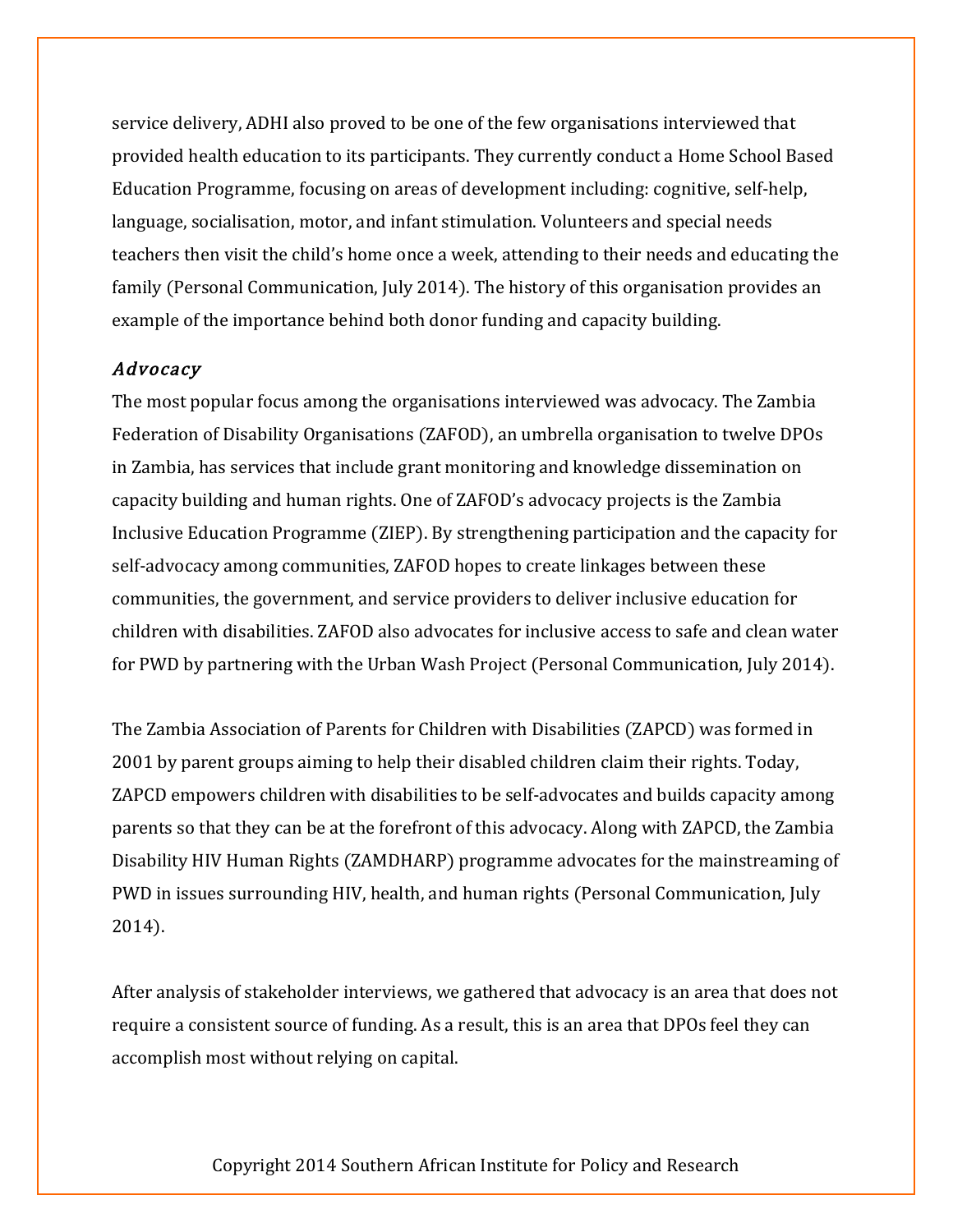## Discussion

Despite the recent advancements made in recognising the disabled as a key vulnerable population, much still remains to be addressed. Today, infrastructure of Zambia lacks the amenities necessary to accommodate the many disabled persons in its population. Though it was found that the civil sector is mostly responsible for accomplishing the needs of the people, civil society is lacking the capacity to meet the needs of PWD. This leads to the ultimate question, without building capacity among themselves, how can DPOs build capacity amongst the disabled population?

After interviewing the DPOs and listening to their challenges as well as achievements, the lack of capacity will continue to limit the amount of work that they can complete. Although they have listed funding as the major contributor to their lack of capacity, communication barriers within the DPOs need to be improved before donors will invest in their projects. Issues of discrimination can arise when donors invest in one organisation catered to a specific disability while ignoring the other disabilities. Similarly, even among the same disability, more than one organisation exists making it hard to decide to whom to allocate funding. ZAPD was created in part to improve solidarity among DPOs, yet they also lack financial and technical resources to execute their goals and assist in the goals of other DPOs.

Though the situation in Zimbabwe is not perfect, they still have been able to make strides in mobilising their limited resources to improve the lives of the disabled. Many of the Zambian DPOs overlook the option of joining more collectively because of their differing objectives. However, if they then don't improve their communication, and collaboration with ZAFOD and ZAPD, then resources will continue to be scarce and improvement minimal. ZAFOD explained that they were waiting for the passing of the National Disability and Mainstreaming Plan to take a more aggressive approach in tackling disabled persons issues. However, once the legislation is passed, the DPOs will still need the capacity to implement the policy on a ground level.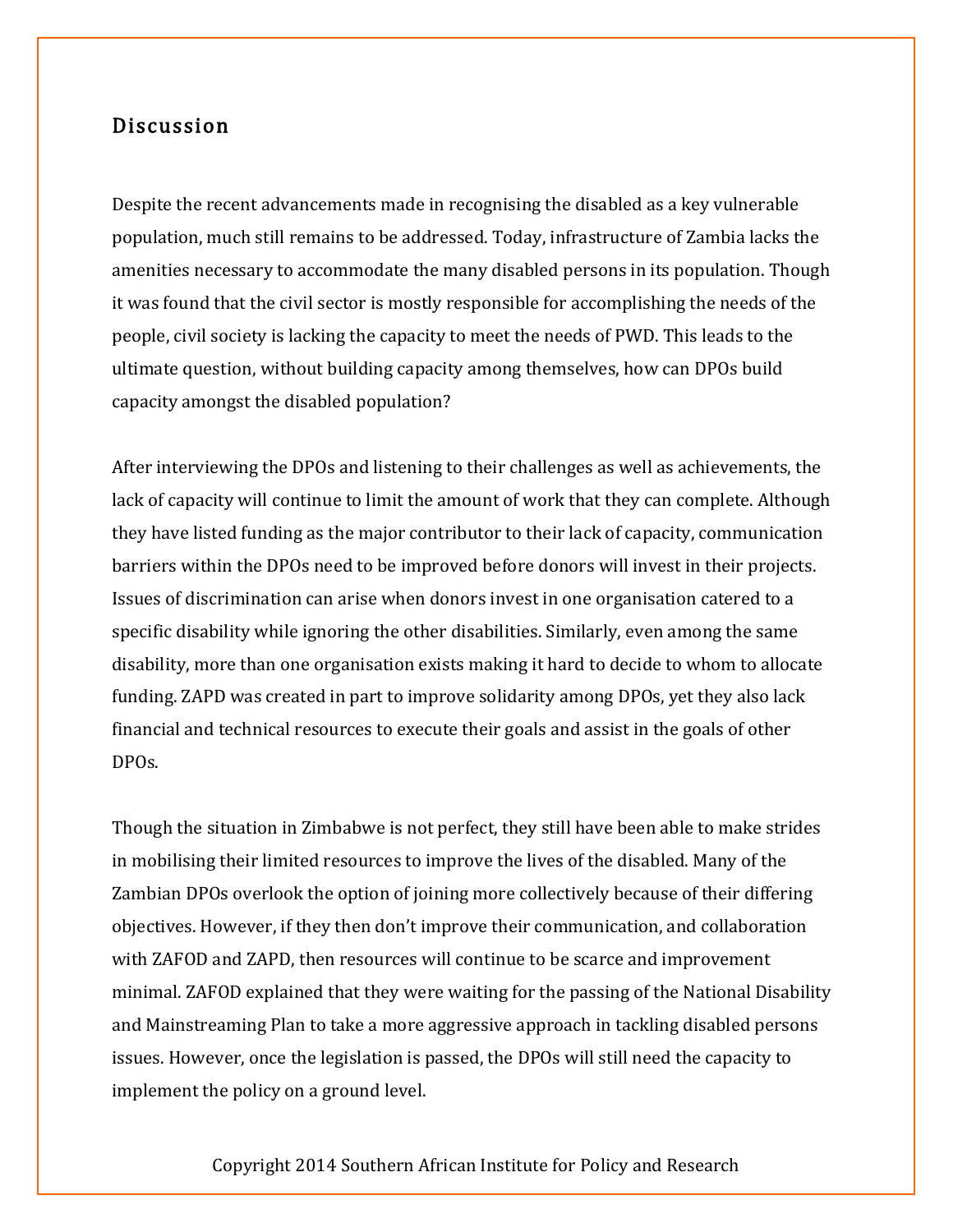In sum, we investigated what civil society organisations are doing in service delivery and health education for disabled persons. Although our research was constrained to only two months, we found that much improvement is needed on a basic level amongst the DPOs. With the exception of AHDI, none of the other DPOs had the necessary resources to provide health education. DPOs are currently most involved advocating for the rights of disabled persons, but even in this regard, they are struggling to be heard. Before health service delivery and health education can be addressed, improvement has to be seen amongst the DPOs themselves. Without proper communication and collaboration amongst these DPOs, Zambia's objective to mainstream disability will be difficult to obtain, and as a result, disabled persons will continue to lack access to proper health services and education.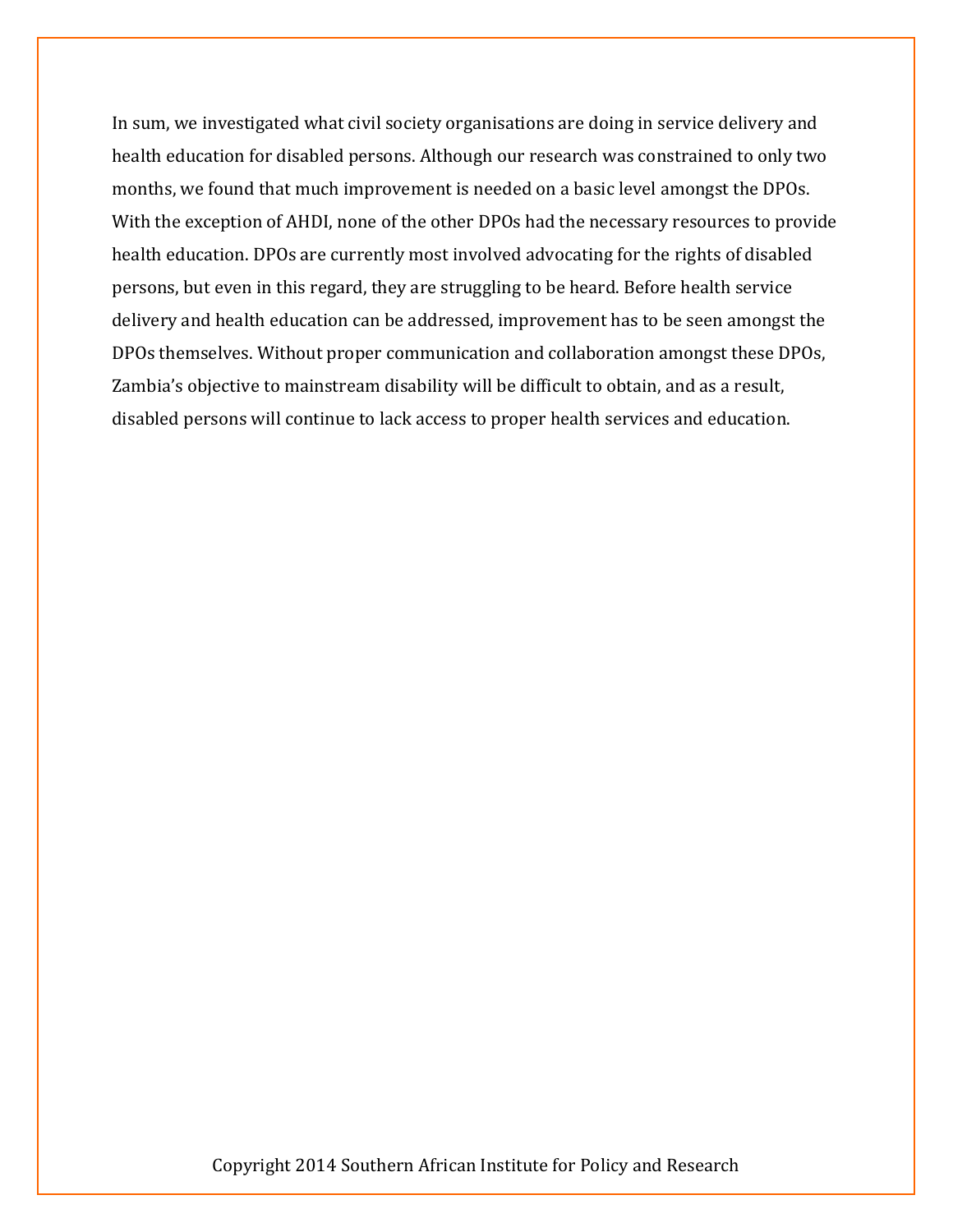## References

Aisha, Ghaus-Pasha. 2004. "Role of civil society organizations in governance."

- Bill, Albert. 2004. "The social model of disability, human rights and development." Retrieved from www.disabilitykar.net/pdfs/social\_model\_briefing.pdf
- Eide, A. H., and M. E. Loeb. 2006. Living conditions among people with activity limitations in Zambia. A national representative study. SINTEF report, 1–189. Oslo: Norwegian Federation of Organisations of Disabled People.
- Government of the Republic of Zambia. 2012. "The Persons with Disabilities Act, No.6 of 2012." Lusaka, Zambia.
- Hamusunga, George. 2012. "An analysis of the performance of the Zambian education system." *Zambia National Education Coalition.*
- International Labour Organization (ILO). 2013. "Inclusion of People with Disabilities in Zambia. Factsheet."
- Jean-Francois, Trani and Mitchell Loeb. 2010. "Poverty and disability: A vicious cycle? Evidence from Afghanistan and Zambia." *Journal of International Development.* 24, S19- S52.
- Martha Banda-Chalwe, Jennifer C. Nitz, and Desleigh de Jonge. 2012. "Globalising accessibility: drawing on the experiences of the developed countries to enable the participation of disabled people in Zambia." *Disability & Society* 27, no. 7:917-34.
- Mitchell Loeb, Arne H. Eide , Jennifer Jelsma , Mzolisi ka Toni and Soraya Maart. 2008. "Poverty and disability in Eastern and Western Cape Provinces, South Africa." *Disability & Society* 23, no. 4, 311-321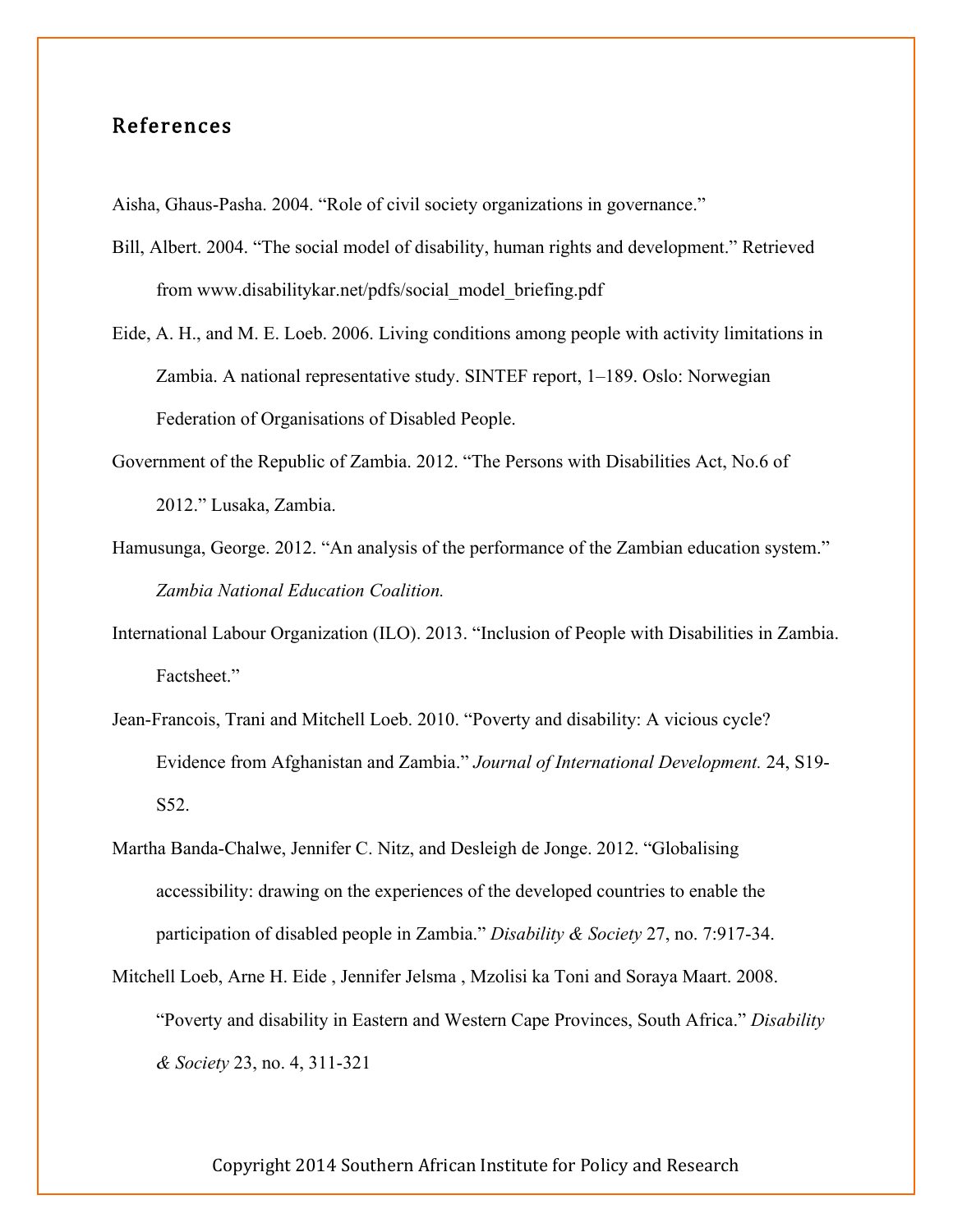- Mung'omba, J. 2008. Comparative policy brief: Status of intellectual disabilities in the Republic of Zambia. *Journal of Policy and Practice in Intellectual Disabilities* 5, no. 2:142–4.
- Mutoloki Emmah. 2012. "A Study of Socio-Cultural Barriers and Human Rights of Women with Disabilities in Livingstone and Kazungula Districts of Zambia." Noragric Master Thesis. Norwegian University of Life Sciences.
- Nixon S. A., et al. 2014. "Perceptions of HIV-related health services in Zambia for people with disabilities who are HIV-positive." *Journal of the International AIDS Society* 17:18806
- Philippa, Thomas. 2005. "Disability, poverty and the Millennium Development Goals: relevance, challenges and opportunities for DFID."
- Rasing, Thera. 2003. "HIV/AIDS and sex education among the youth in Zambia: Towards behavioural change." Retrieved from http://asc.leidenuniv.nl/pdf/paper09102003.pdf
- Sophie Mitra, Aleksandra Posarac, and Brandon Vick. 2011. "Disability and poverty in developing countries: A snapshot from the world health survey." World Bank.
- Smith, E., S. Murray, A. Yousafzai, and L. Kasonka. 2004. Barriers to accessing safe motherhood and reproductive health services: The situation of women with disabilities in Lusaka, Zambia. *Disability & Rehabilitation 26*, no. 2: 121–7.
- Susie, Miles. 2009. "Engaging with teachers' knowledge: promoting inclusion in Zambian schools" *Disability & Society* 24, no. 5, 611-24.

United Nations. 2013. *The Millennium Development Goals Report*. New York: United Nations.

UNAIDS, WHO, and OHCHR. 2009. Disability and HIV Policy Brief. Geneva: UNAIDS.

United Nations Development Programme. "Zambia Human Development Report 2011: Service Delivery for Sustainable Human Development." Lusaka, Zambia: UNDP.

World Health Organization. 2011. Retrieved from http://www.who.int/countries/zmb/en/